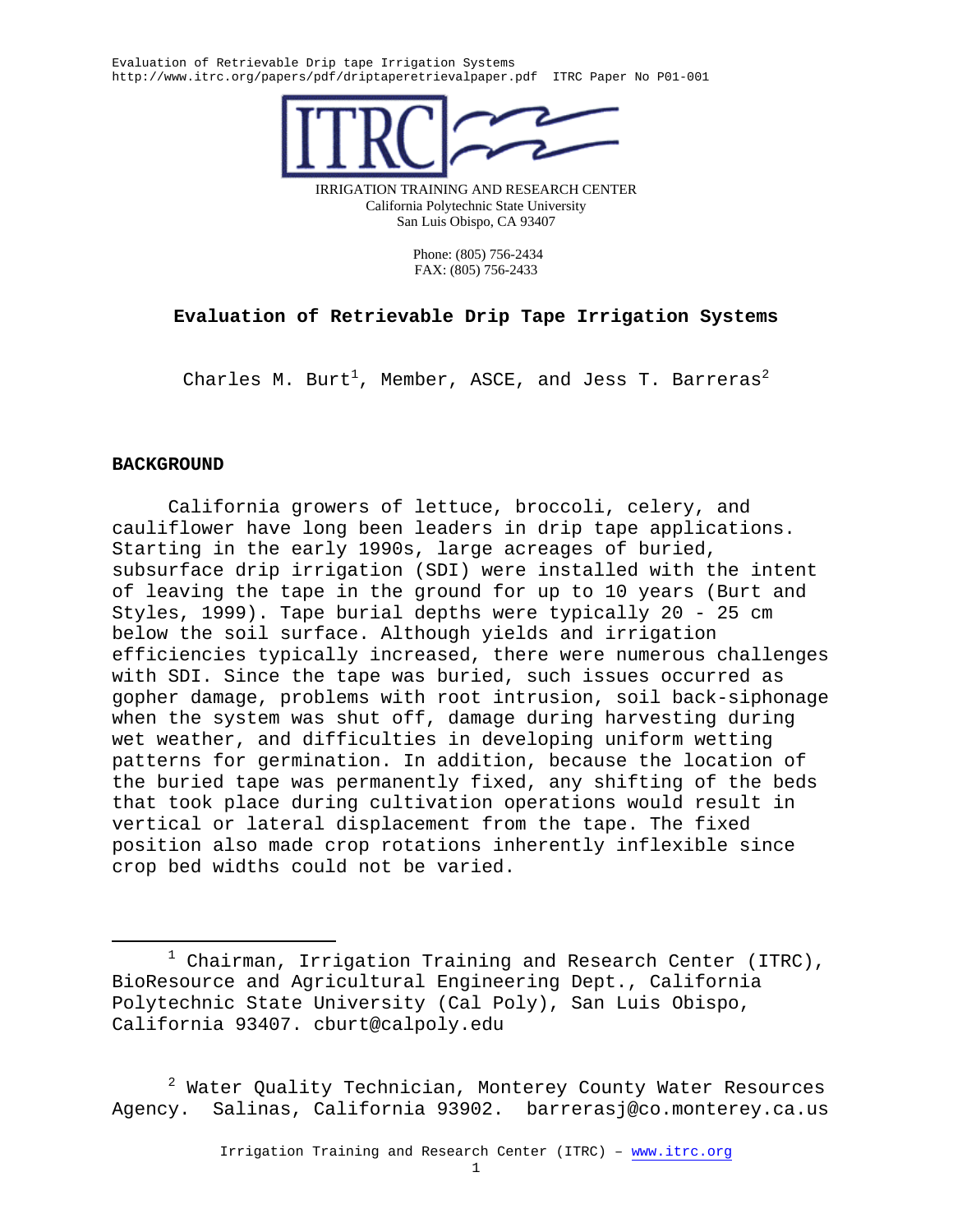Surface drip tape has none of these problems. However, it can only be used on crops that can withstand a wet soil surface. Even with applicable crops it was not used, in part because it was so difficult to retrieve. The tape was also difficult to reuse. The number of reuses was generally limited by the number of splices put into the tape each time. The splices were large and made rewinding the tape difficult. In many cases the grower would have to modify the retrieving equipment to accommodate the bulky splices.

Recently, through trial and error experiments, growers have made technological improvements which make the use of surface tape much more feasible. The development of special equipment to retrieve the tape from the end of the furrows has finally made the reuse of tape possible. Tape polymers themselves have also been improved to be tougher and less likely to stretch when being retrieved. With the additional availability of good commercial drip tape splicing machines, the use of tape for multiple seasons has expanded quickly. The splicing machines enable growers to splice the tape in the field or in the shop (out of the weather and in cleaner conditions) and the new splices do not hinder the rewinding of the tape into compact rolls as did the old couplings and wire ties.

These developments have allowed most growers to cut their annual cost by reusing tape for many seasons. Reuse is not possible with all crops, but this does not preclude the use of surface drip tape (Minetti, 1999; and Yokota, 1999). For instance, strawberry farmers still dispose of their tape annually, but can keep their annual cost low by buying 4 mil tape (note: mil is a common term used to refer to the tape wall thickness, where 1 mil = 1 thousandths of an inch). Since 1997, most of the California central coast's new drip applications on lettuce, cauliflower, broccoli, and celery have used surface retrievable tape rather than SDI. Although not documented in this study, farmers have consistently reported to the authors that they noticed substantial yield increases when they converted from furrow/sprinkler irrigation to SDI, and further increases when they shifted from SDI to retrievable tape systems.

The authors have observed that farmers are most concerned with apparent rips in the tape, leaks, and other physical damage when they talk about how many times they can reuse tape. Few growers have considered whether the tape flow rates change (either up or down) with increased reuse.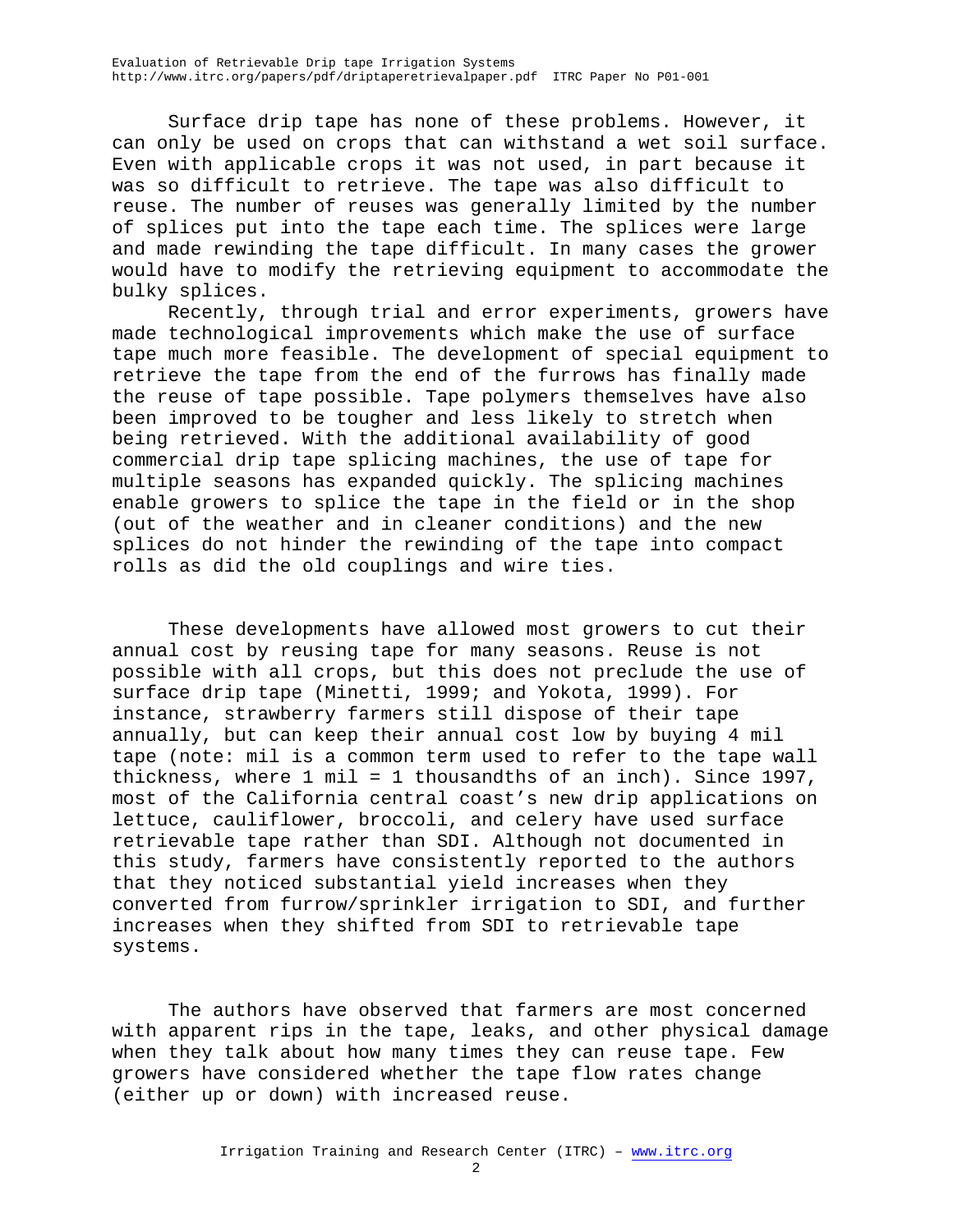This paper reports on research conducted at the Irrigation Training and Research Center (ITRC) of Cal Poly to determine (1) typical design and management procedures for retrievable drip tape systems, and (2) how the discharge characteristics of reusable tape changes with time.

## **Typical Practices and Layouts**

Interviews were conducted with 15 growers in the Salinas and Santa Maria Valleys to determine their procedures for drip tape layout and extraction (retrieval), maintenance and management practices. About a third of the interviewed growers were using SDI prior to switching over to surface drip tape retrieval. The rest of the growers interviewed made the switch from conventional irrigation (sprinklers and furrows) to a retrieval system.

## **Mainlines and Submains**

Growers use numerous materials and methods to convey the water from the pump to the field. Many use completely portable systems, with above ground Yellowmine<sup> $TM$ </sup> pipe or layflat hose as mainlines and submains. However, many growers use buried PVC pipe as mainlines and submains; some of the growers had the buried pipelines with previous SDI systems, and others prefer the buried pipelines because they are easier to farm around than surface pipelines. In general, leased land is supplied by above ground mainlines and submains.

## **Manifolds**

The manifolds (the pipe that directly supplies the tape) are generally above ground, and are either layflat hose or oval polyethylene (PE) hose. The layflat hose connections tend to leak more than those with the PE hose, but large diameter PE hose manifolds are bulky, difficult to roll up, and hard to store. Portable systems tend to have large (15 cm or larger) diameter manifolds that are long (100 meters or more in length), with pressure regulation at the head of the manifold. Systems that are supplied by buried PVC pipeline submains sometimes have smaller diameter (5 cm - 10 cm) PE manifolds and pressure regulation at the beginning of each manifold. Smaller manifolds provide two advantages over the completely portable systems: (1) the pressure regulation is better, which provides better, more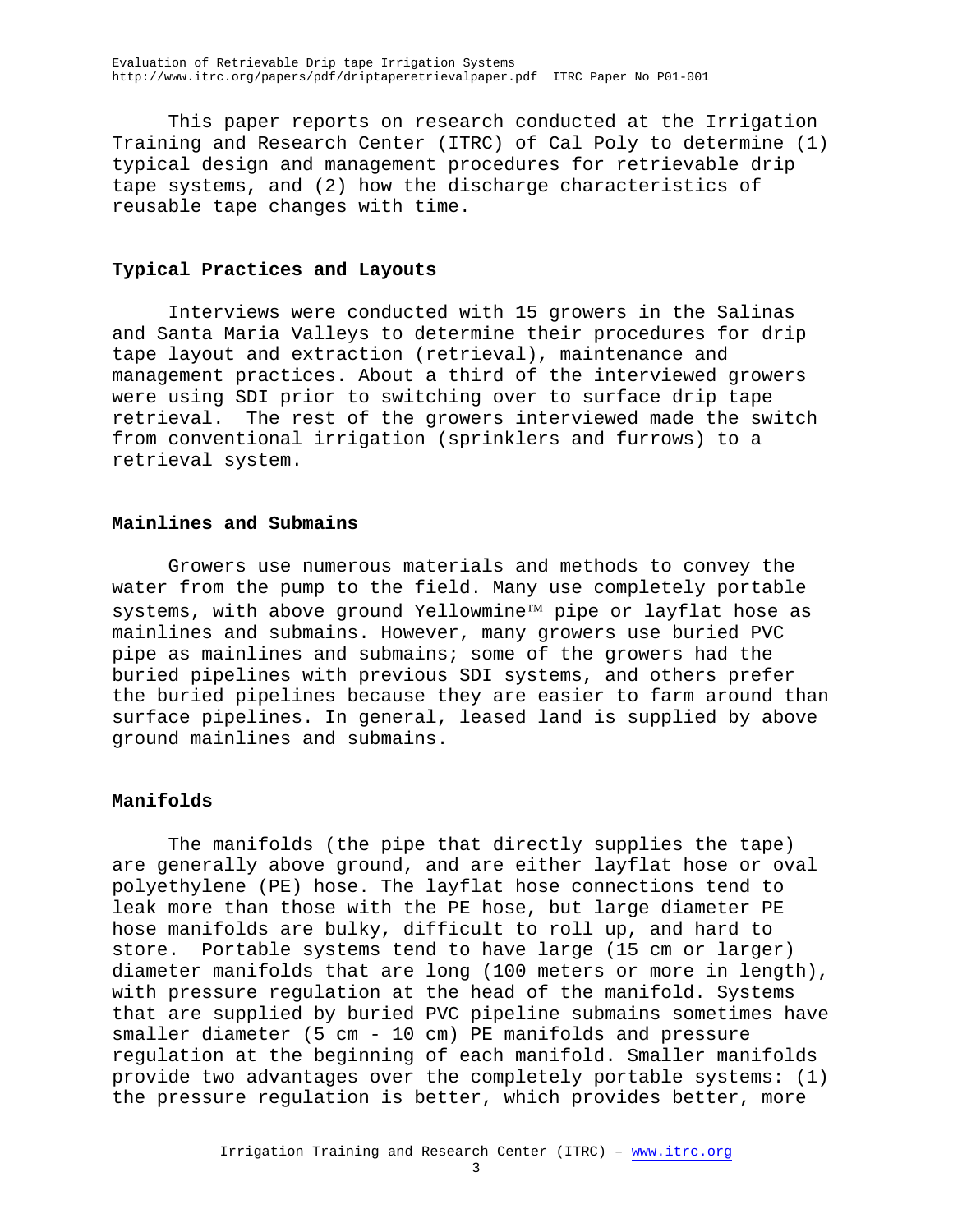uniform water distribution, and (2) the smaller lengths and diameters are easier to remove and store.

## **Tape Connections**

Hoses are connected to the manifolds in numerous ways. Even a single manufacturer of drip fittings, such as Agricultural Products, Inc.<sup>©</sup>, provides several dozen types and sizes of fittings for connection between PE hose, layflat hose, and PVC pipe to the tape. Figures 1 - 3 show some connections.



Figure 1. Manifold connection with "quick release" fitting directly connecting PE oval hose manifold to the tape.



Figure 2. Manifold connection with layflat hose, a short (30 cm) section of PE hose, and "quick release" fittings on both ends of the PE hose section.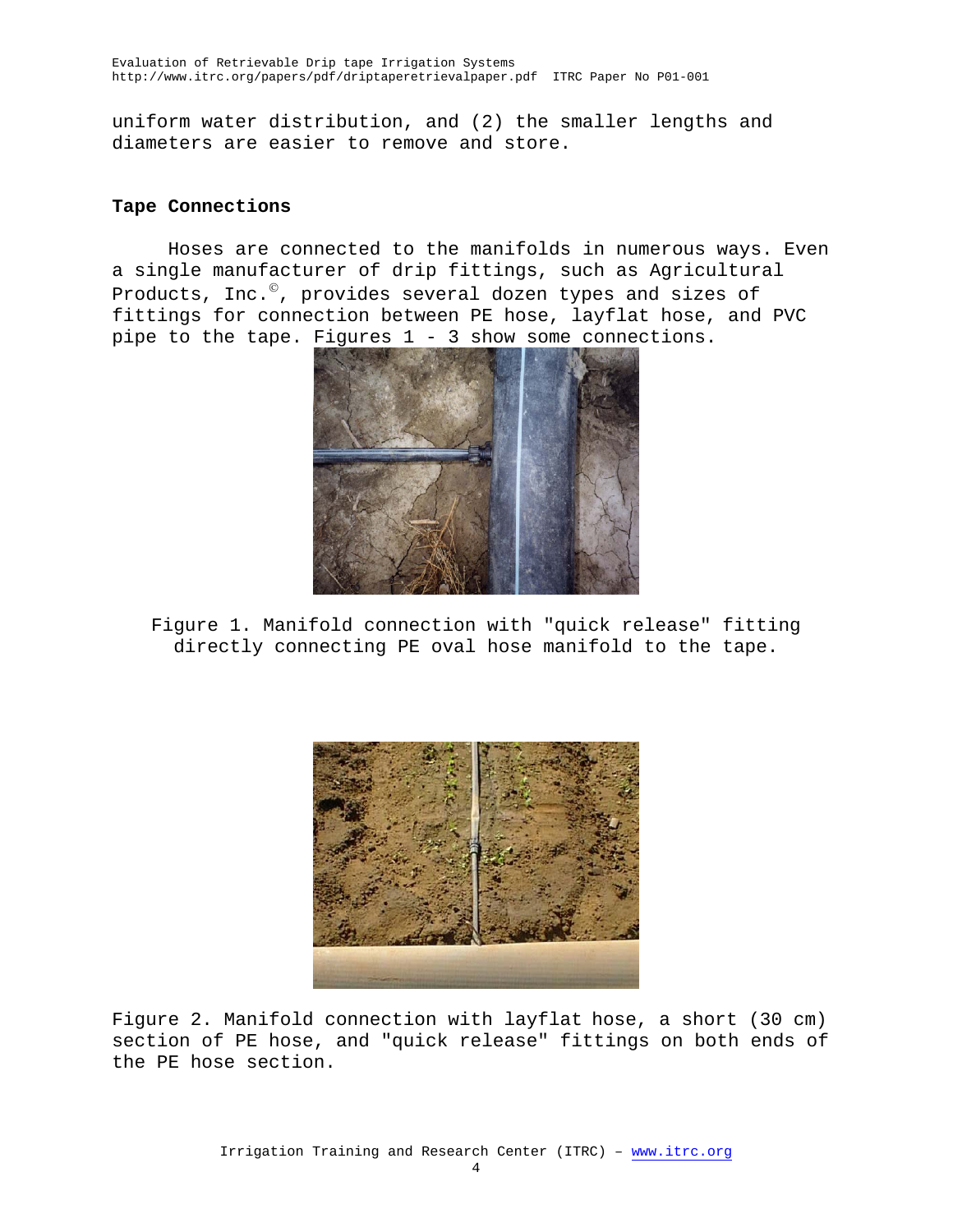

Figure 3. Manifold connection with punched socket fitting, a short section of polyethylene hose and wire ties to the tape.

# **Tape Installation**

Several commercial manufacturers provide tape installation equipment that will place the tape above or below ground. They sell it in a variety of configurations (Figure 4).



Figure 4. Three point hitch commercially available injection system.

The majority of the growers interviewed purchased a whole unit when they began. However, if they wanted more layout units later, they would just buy the injection heads and make the units themselves. Some growers make their whole layout unit from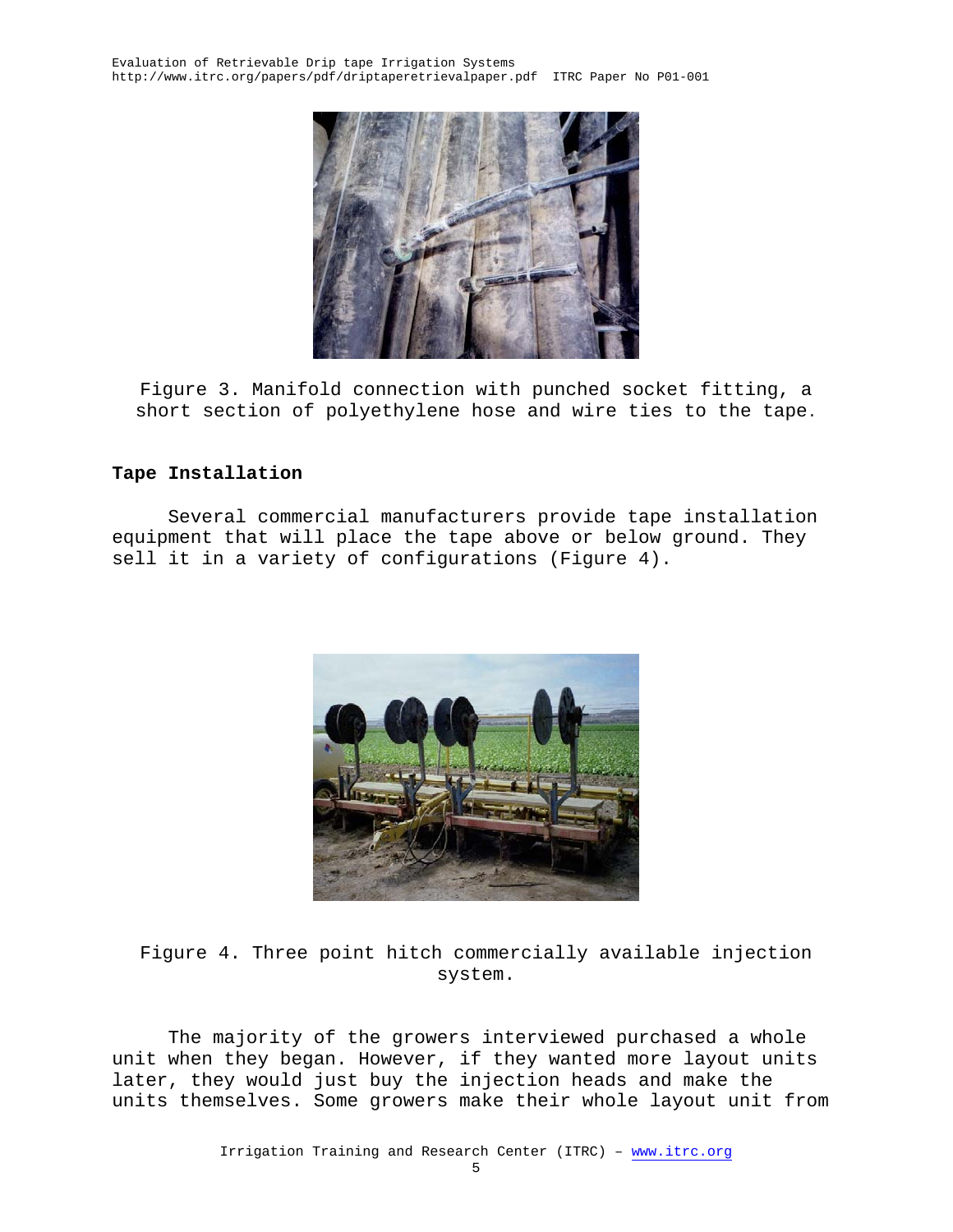scratch (Figures 5 and 6), although they may use commercially available tape reels.



Figure 5. Tape injection unit manufactured by farmer with many commercially available parts.



Figure 6. Homemade injector heads.

An important aspect of retrievable tape installation is to secure it against the wind. One option is to shelter it in a groove. The groove is a V-shaped soil impression on the top middle of the bed. It is made by a shoe that has been manually attached by the growers on the front of the injection head. Some growers do not use a shoe, but instead just attach an extra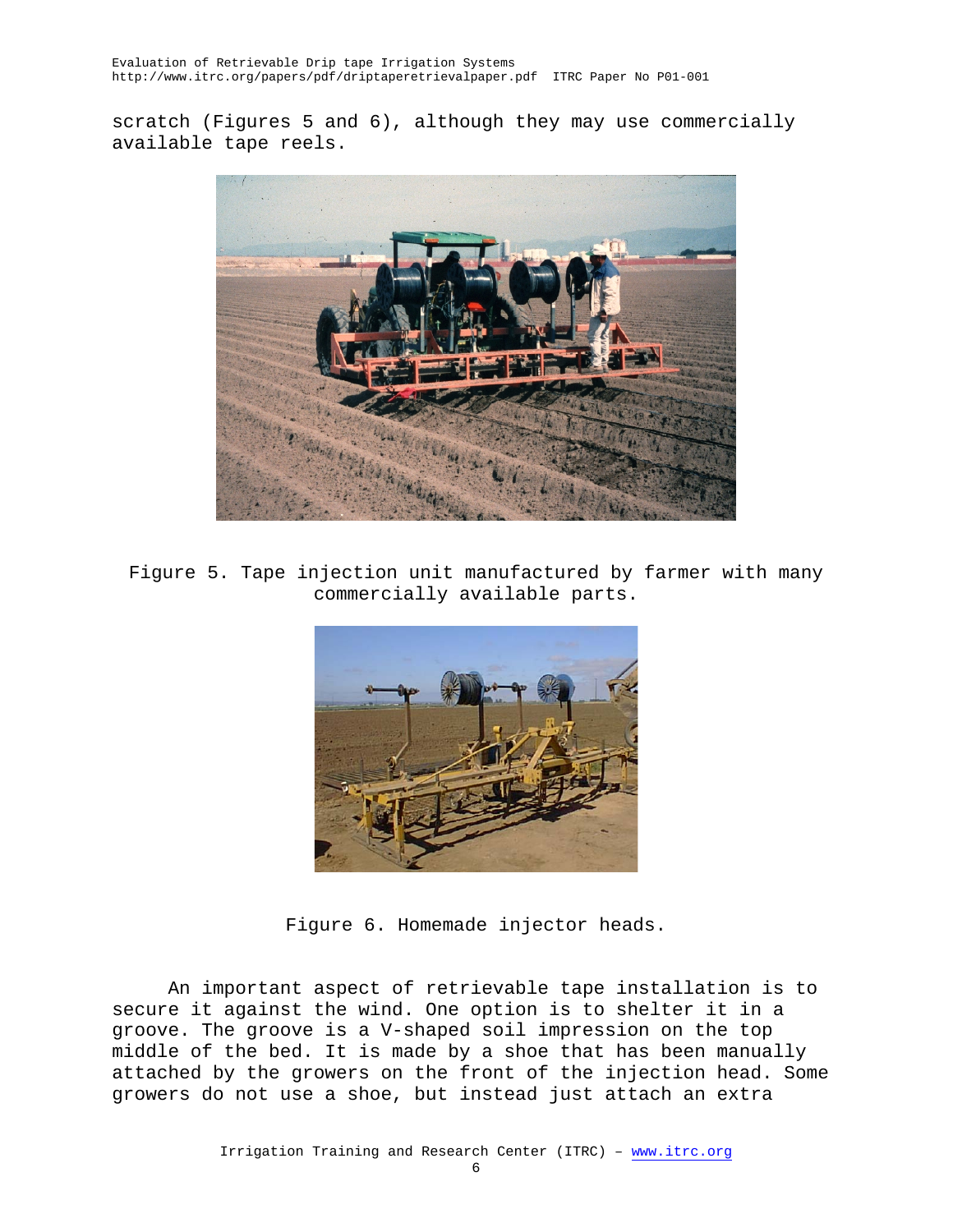piece of steel onto the front of the injection shank. There are many variations of this, including pressing the injection shank into the soil a few centimeters which allows loose soil from the sides of the groove to fall onto the tape, thereby shielding it from the wind and minimizing temperature expansion/contraction problems. If tape is not sheltered from the sun, temperature expansion of the tape can lift sections of it above the soil surface, where it may be exposed to wind. Contraction due to low night temperatures can also cause excessive stress on couplings and fittings.

A second option is to "stitch" the tape into the soil at the heads and tail-ends of the rows by covering a 3 m section of the tape at each end of the drip line. When installing several rows of tape simultaneously, the ends of the tape are tied to a temporary bar that holds the ends in place as the tractor moves down the field (Figure 7).



Figure 7. Use of a temporary bar to secure the ends of tape while a 4-row injector moves down the field.

A third option is to have a worker follow the layout tractor and scoop a shovel-full of soil onto the tape every 15 - 20 ft. This is extremely labor-intensive, and is disappearing as a practice.

The last option to prevent the wind from carrying the tape away is to "permanently" secure, or staple, the tail-ends of the tape to a stake at the end of the bed, so that there is no slack in the line. The upstream end of the tape is secured by the manifold connections. A problem with stapling the tape is that the tape will be tightly stretched during daytime installation,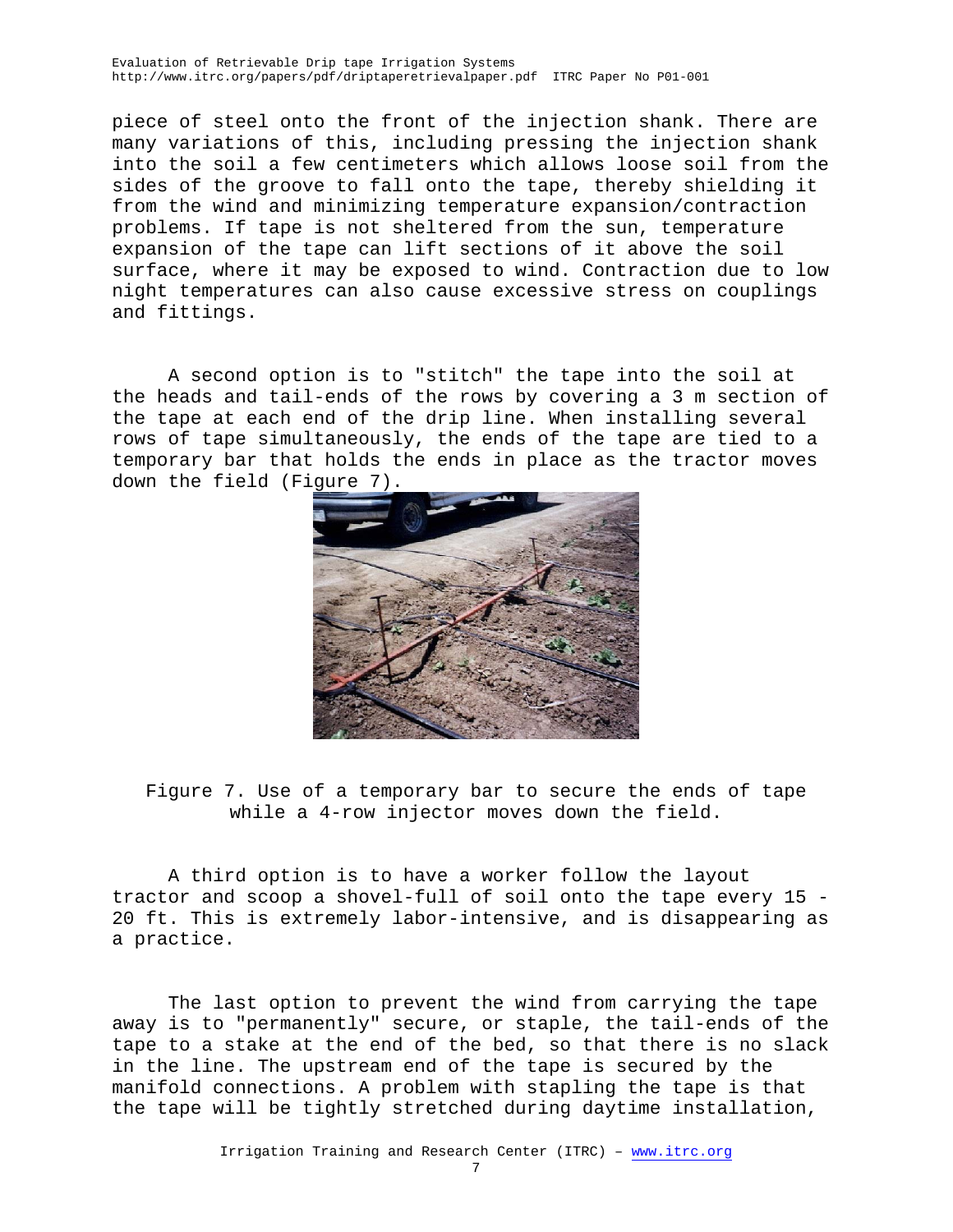but will contract at night time, possibly pulling the manifold pipe into the field (Figure 8).



Figure 8. The affect of a cold night on drip tape that has been stapled into the tail-end.

## **Tape Extraction and Retrieval**

Tape extraction must be executed with care, otherwise there is a risk of stretching the tape, especially if it is retrieved in the hot mid-afternoon. Extraction machines are available from companies such as Andros Engineering, although some growers will construct their own machines using commercially available components. A hydraulically driven reel is mounted to the side of a trailer and an operator must manually overlook the operation (Figures 9 and 10). The trailer can have up to four reels and remains at the location of the manifold while retrieving.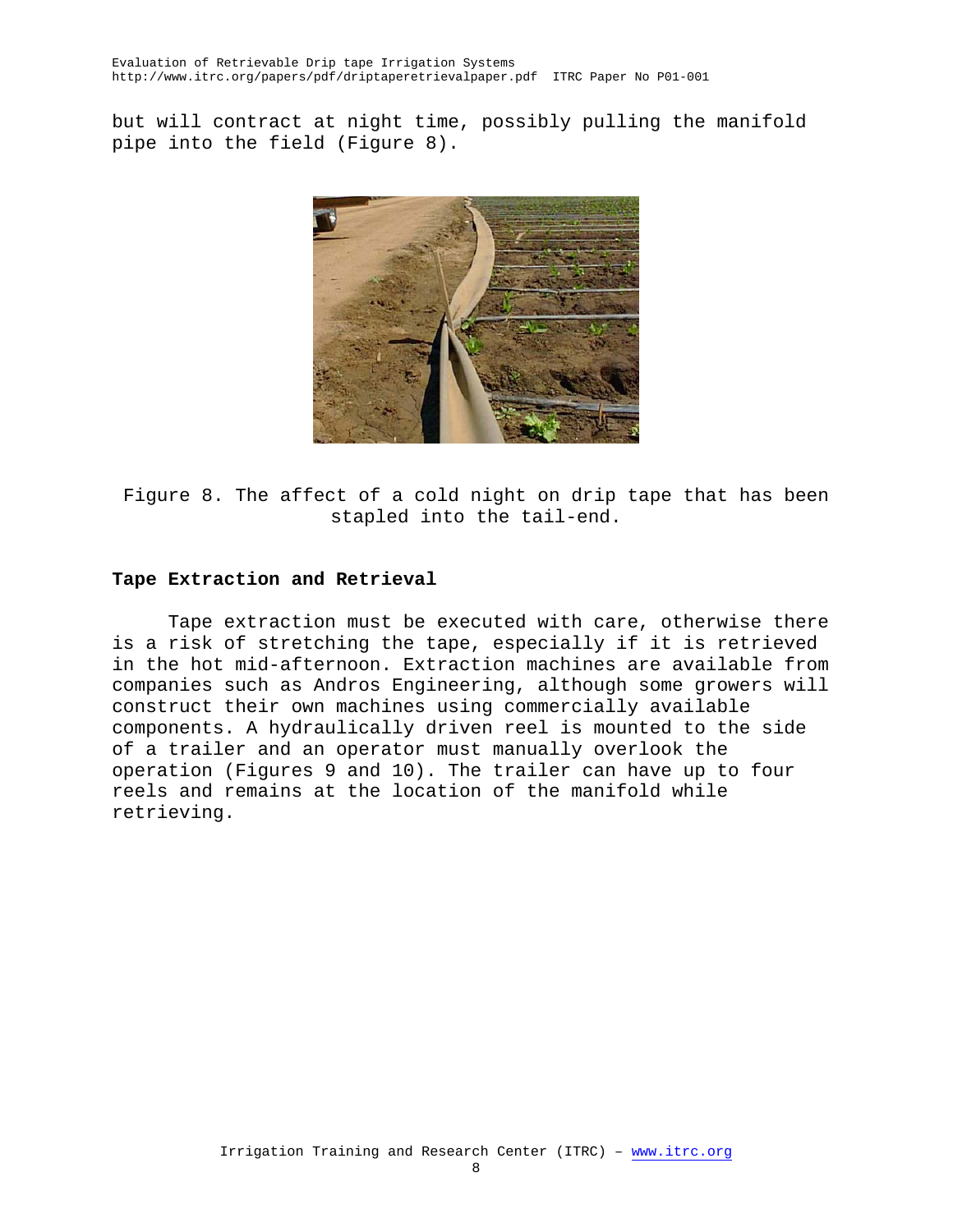

Figure 9. Commercially available tape extraction machine.



Figure 10. Example of a homemade retrieval trailer, powered by an old tractor engine.

The procedures for retrieving drip tape from the field vary from grower to grower. But before retrieving the tape, the grower must make certain that there is no crop interference, and that the tapes have no water in them.

To ensure that the tapes are clear of water, they may be blown out with air. During this procedure, the retrieval team hooks up a hose from the trailer to the block manifold, with all the lines still connected, and blows air through the lines to flush the water out. The action of blowing the lines is important to reduce the risk of algae build-up if the tape is stored for any amount of time. Since the tape is not filled with water, it also reduces the load on the retrieving head, and allows the tape to be coiled tightly onto a reel.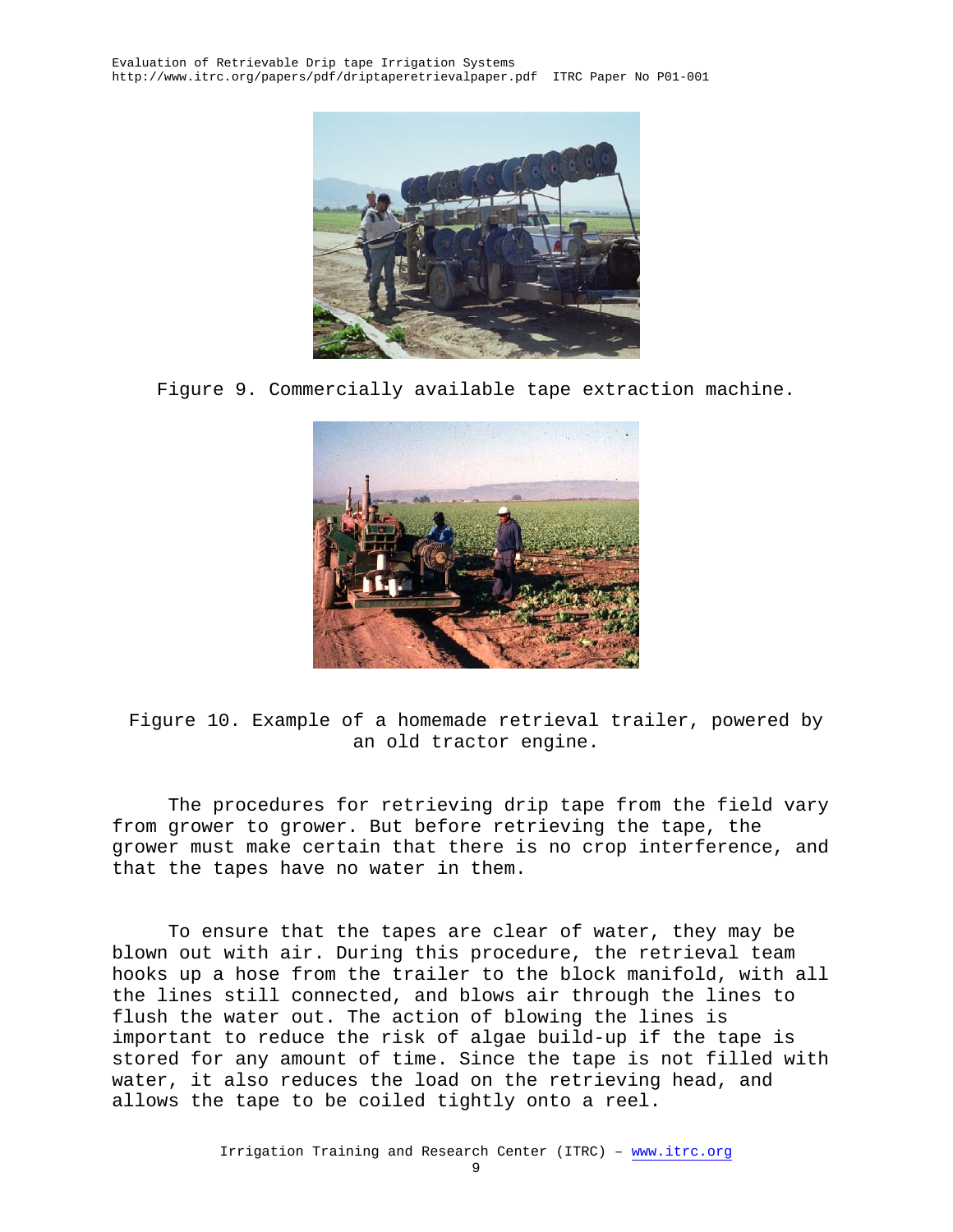Evaluation of Retrievable Drip tape Irrigation Systems http://www.itrc.org/papers/pdf/driptaperetrievalpaper.pdf ITRC Paper No P01-001

Depending on the size of the air compressor, it can flush up to a 20 acre block. A common practice is to flush 4 - 10 tapes in advance of the trailer, while the retrieval trailer extracts 4 other tapes at a time. Growers use a rule of thumb - if irrigation has taken place within 2 days prior to retrieval, they will flush water from the lines.

Before the tape is retrieved, it is often "lifted." This is a procedure in which the tape is lifted over the crop and laid on top of the crop prior to retrieval. Lifting can be done by hand, by sending a worker down the rows to manually lift the tape over the crop; or it can be done mechanically using a tractor with pipes extended from it laterally (Figure 11). If a tractor is used, the team must first disconnect the tape from the manifold, blow out the lines with air, if necessary, and then stake the lines to the ground at the end of the rows.



Figure 11. A typical lifting tool on the back of a tractor.

Tape will be retrieved either before or after harvest, although broccoli is the primary crop with tape removal after harvest. If it is retrieved after harvest, there is generally less labor required but there is a risk that the harvesting crew may damage the tape. All celery growers remove tape prior to harvest because the harvesting procedure of celery will destroy the tape.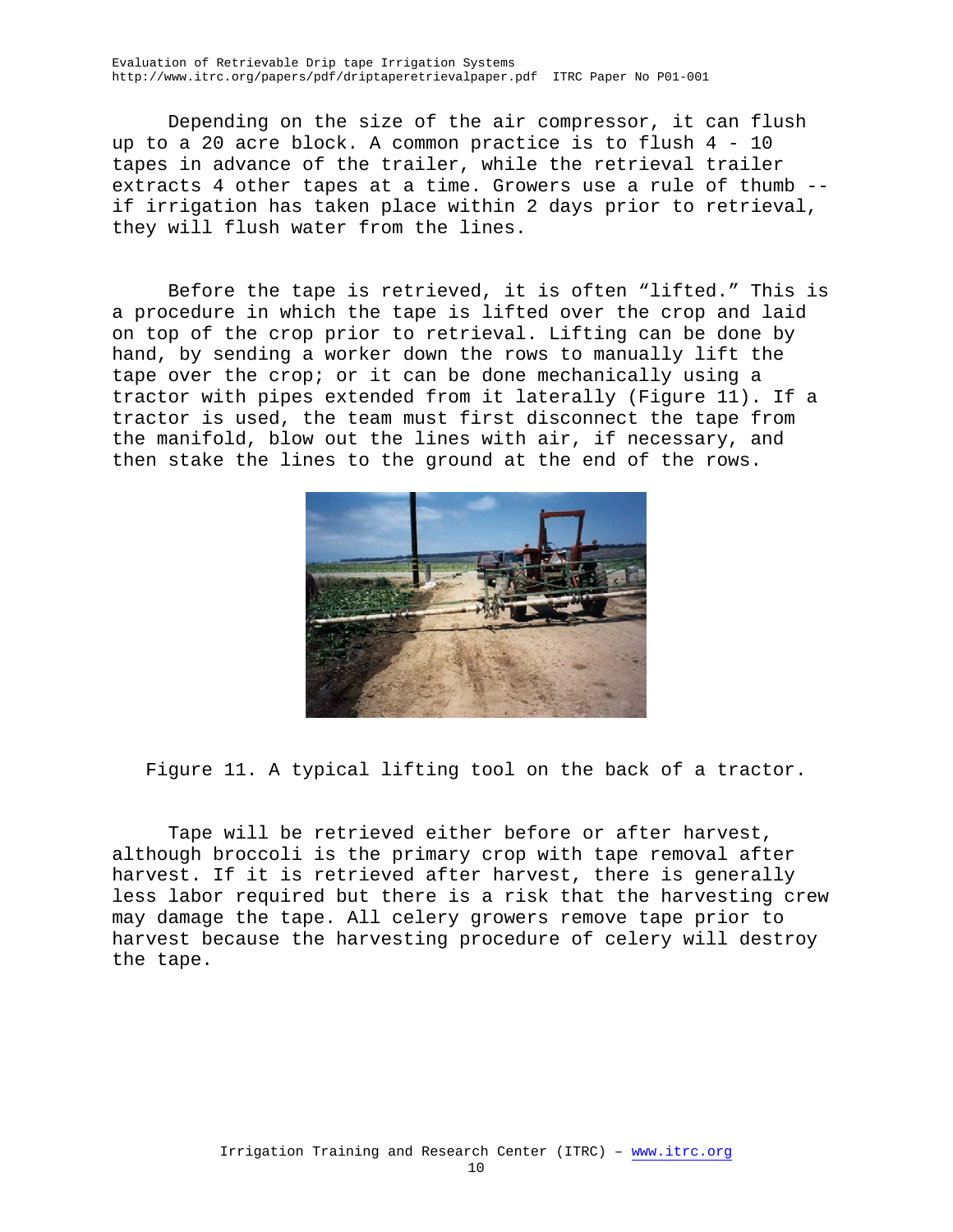#### **INITIAL ANALYTICAL PROCEDURES**

### **Testing of Discharge Characteristics**

Fourteen growers provided a total of forty-one 100' sections of tapes of 8 different brands, with various numbers of reuses (1 - 16). The hose samples were tested at the Water Delivery Facility of the Cal Poly ITRC in San Luis Obispo, California. Flow rates from 50 emitters/sample were measured (5 minute sample time) using a domestic water source to eliminate further plugging. The inlet pressure to each hose was controlled by a pressure regulator that was adjusted to 10.1 psi. There was a negligible pressure difference between the inlet and end of the tape samples due to the short length of tape and the low flow rates. Tapes were flushed for 1 minute prior to stabilization of the pressure, to remove any loose material that might be inside the hose.

Small pieces of cut radiator hose were inserted on both sides of each emitter to ensure that all water from one emitter did not move sideways along the hose, but fell into the appropriate catch can. Volumes were measured with 100, 250, or 1000 ml graduated cylinders depending upon the volume to be measured.

#### **Maintenance Rating**

During the interviews, all farmers described their maintenance practices. A rating table (Table 1) was developed to categorize their maintenance programs, based upon 2 practices: (1) frequency of hose flushing, and (2) frequency of chemical injection for maintenance purposes. The rating of 1 - 5 (poor excellent) is based upon the lower value received; that is, if the chemical injection was excellent but the flushing was average, the tape was given an "average" rating overall.

| Rating        | Flushing per season | Chemical injection per |  |  |
|---------------|---------------------|------------------------|--|--|
|               |                     | season                 |  |  |
| Excellent (5) |                     | $11+$                  |  |  |
| Good $(4)$    | 6 – 8               | $8 - 10$               |  |  |
| Average (3)   | $3 - 5$             | $5 - 7$                |  |  |
| Fair $(2)$    | $1 - 2$             |                        |  |  |
| Poor (1       |                     |                        |  |  |

Table 1. Maintenance Categorization.

#### Irrigation Training and Research Center (ITRC) – www.itrc.org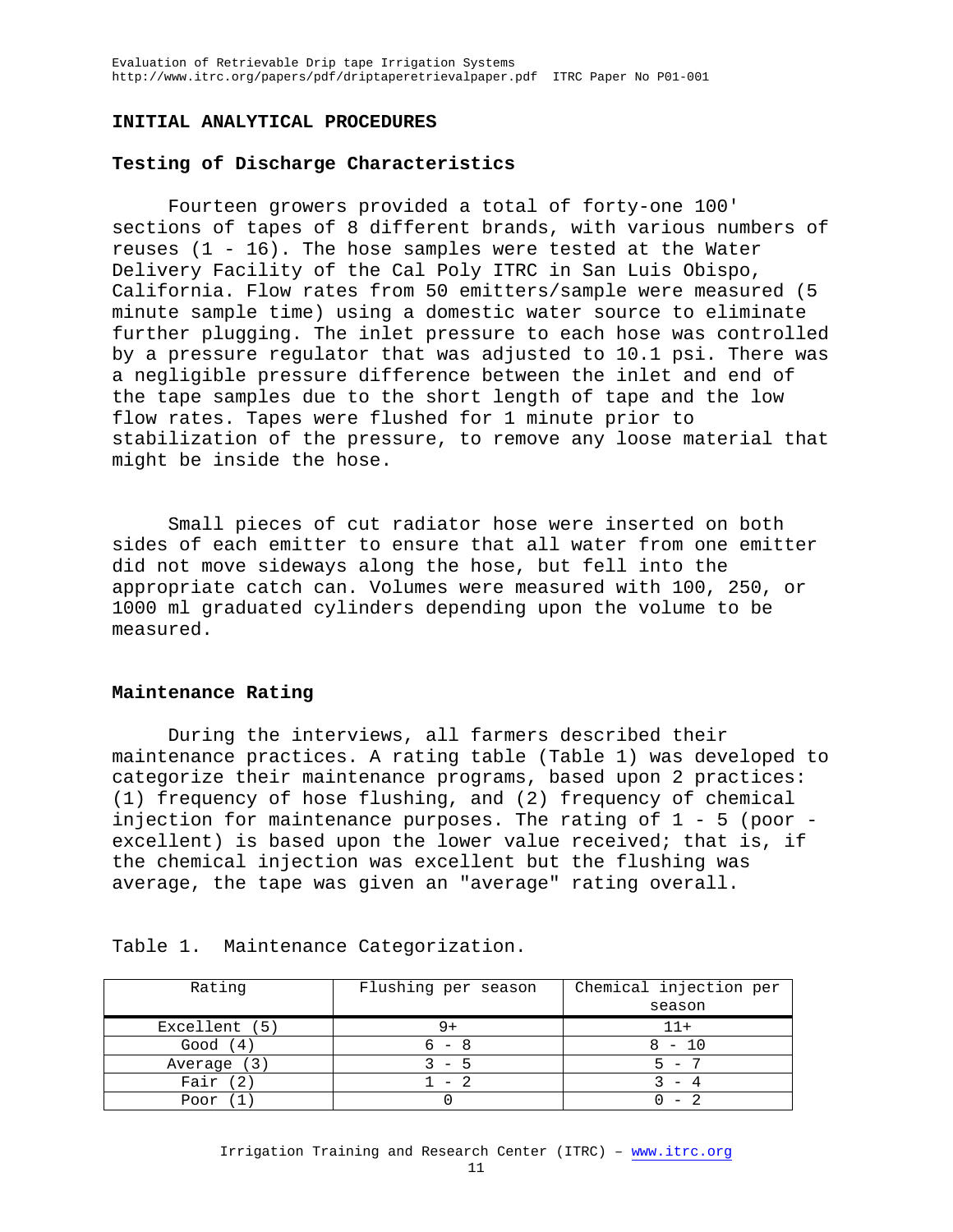#### **Adjustment of Published Flow Rates**

The emitter flow rates were measured at a pressure of 10.1 psi. Manufacturers may list their nominal flow rates at a different pressure, such as 8 psi. The published manufacturer flow rates were adjusted to expected flow rates at 10.1 psi by assuming a discharge exponent of 0.55.

### **Coefficients of Variation (cv)**

Manufacturers publish a coefficient of variation (defined as the standard deviation divided by the mean) of flow rates due to manufacturing variability. A manufacturing cv value of 0.03 was assumed for all products except T-Systems, which publishes a value of 0.02. An "actual" cv was computed based on the actual measured 50 flow rates per sample tape. The "actual" cv is impacted by plugging, wear, and leaks, as well as by manufacturing variation. It does not include pressure differences, as there was a negligible pressure difference between the 50 emitters within a sample tape.

#### **RESULTS**

#### **Overall Results**

The overall results of the 41 hose samples are shown in Table 2.

| Item                    | Value   | Coefficient | Average | Average |
|-------------------------|---------|-------------|---------|---------|
|                         | of item | оf          | οf      | оf      |
|                         |         | variation   | minimum | maximum |
|                         |         | of the item | 4       |         |
|                         |         | values      | values  | values  |
| Percentage change in    | $-4.7$  | 2.25        | $-20.5$ | 17.0    |
| flow from published     |         |             |         |         |
| values                  |         |             |         |         |
| Average "actual" cv     | 0.10    | 1.20        | 0.01    | 0.40    |
| value of the 41 samples |         |             |         |         |

Table 2. Overall results of emitter testing.

The data in Table 2 show that on the average, the flow rates declined somewhat. However, much of the decline (assumed to be due to plugging) was offset by increases in flow that were found in 6 samples. Some of the increases were due to leaks (very large holes were excluded from the data) and other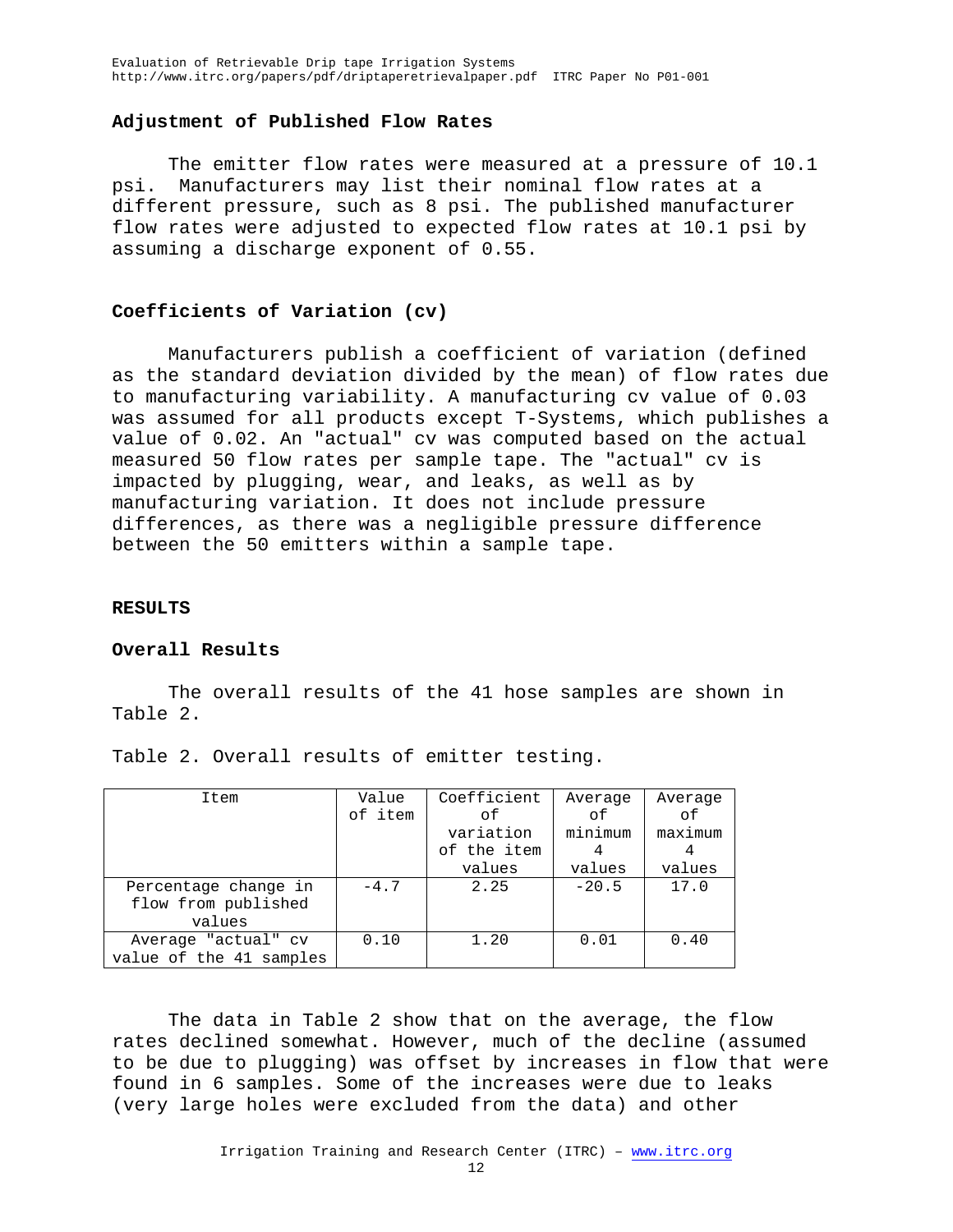increases are unexplained. Possible explanations include inaccurate published flow rates, widening of the flow paths due to tape stretching from temperature changes or retrieval, or an error in the assumed discharge exponent.

The actual cv values are certainly lower, on the average, than values published by manufacturers. In a few cases, the actual cv values were higher than those published, indicating that it is possible to measure flows from tape samples that are made with a higher-than-published uniformity. The overall lower cv values, however, indicate a general decline in performance over time.

#### **Performance as a Function of Number of Uses**

Figure 12 shows that there is no correlation between the number of uses of tape and the actual cv. This result is similar to that found by Barricarte (1999) in a comparison of 15 drip and microsprayer systems on trees and vines. Barricarte found that some irrigation systems deteriorated rapidly and other, older systems had very high uniformities (low cv's). Certainly, Figure 12 shows that is possible to maintain very high emitter uniformities even with repeated uses of tape.



Figure 12. Relationship between number of uses and actual cv of emitters.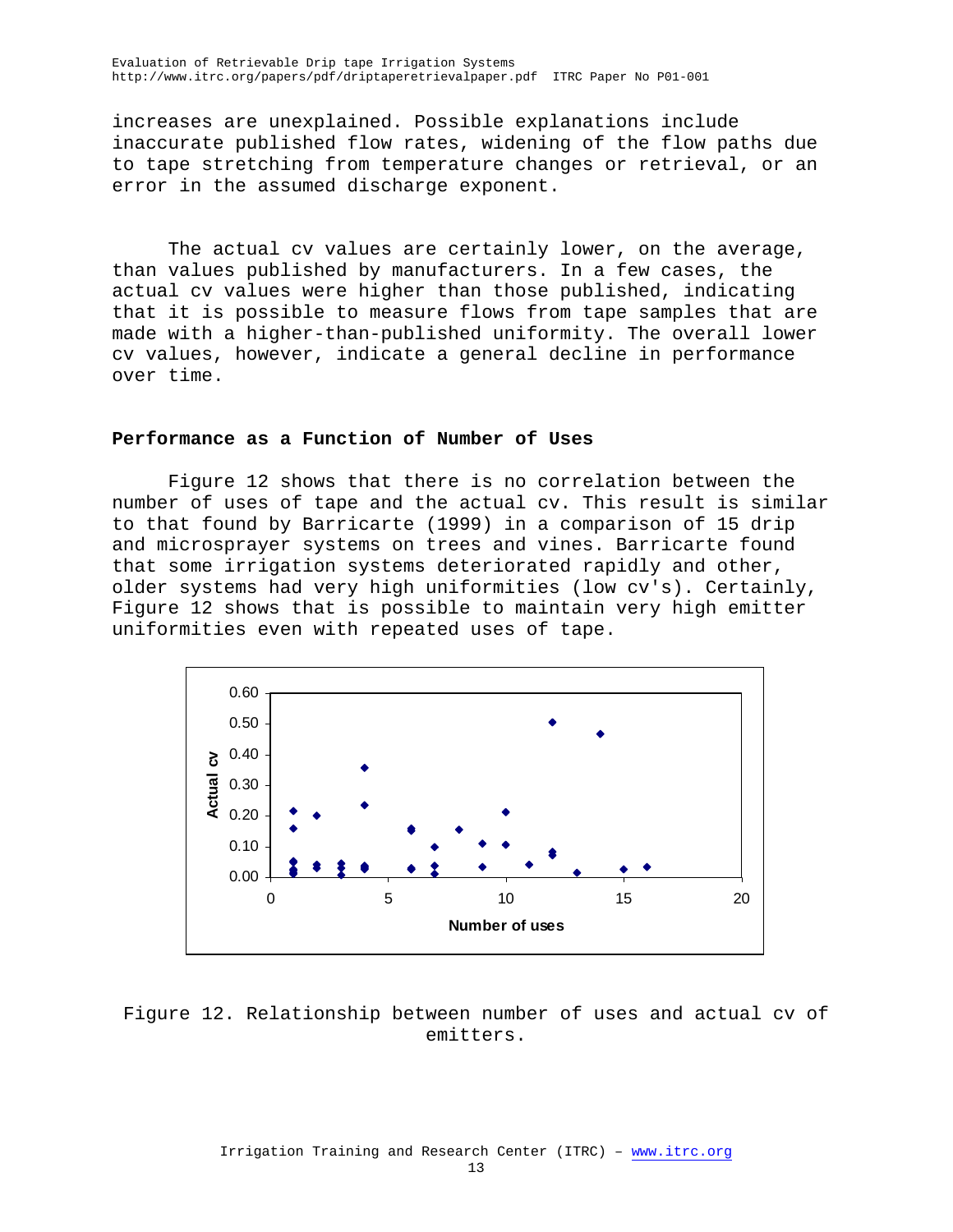### **Maintenance vs. Performance**

Figure 13 arranges the data to compare the maintenance rating  $(1 = poor; 5 = excellent)$  against the change in cv (assuming an initial cv of 0.03 for all tapes except T-Systems, which claims an initial cv of 0.02). The asterisk represents an outlier in the data set, which was not used in the analysis. The "whiskers", or lines extending to either side, indicate the general extent of the data. Tukey's pair-wise comparison showed that there is only a significant difference between maintenance ratings 3 and 4.



Figure 13. Relationship between maintenance index and CV differences.

When one examines maintenance versus changes in flow rate (Figure 14), there is a borderline significance (P-value = 0.031). Therefore, a Tukey test was performed, which showed that there was a significant difference between maintenance ratings 3 and 4.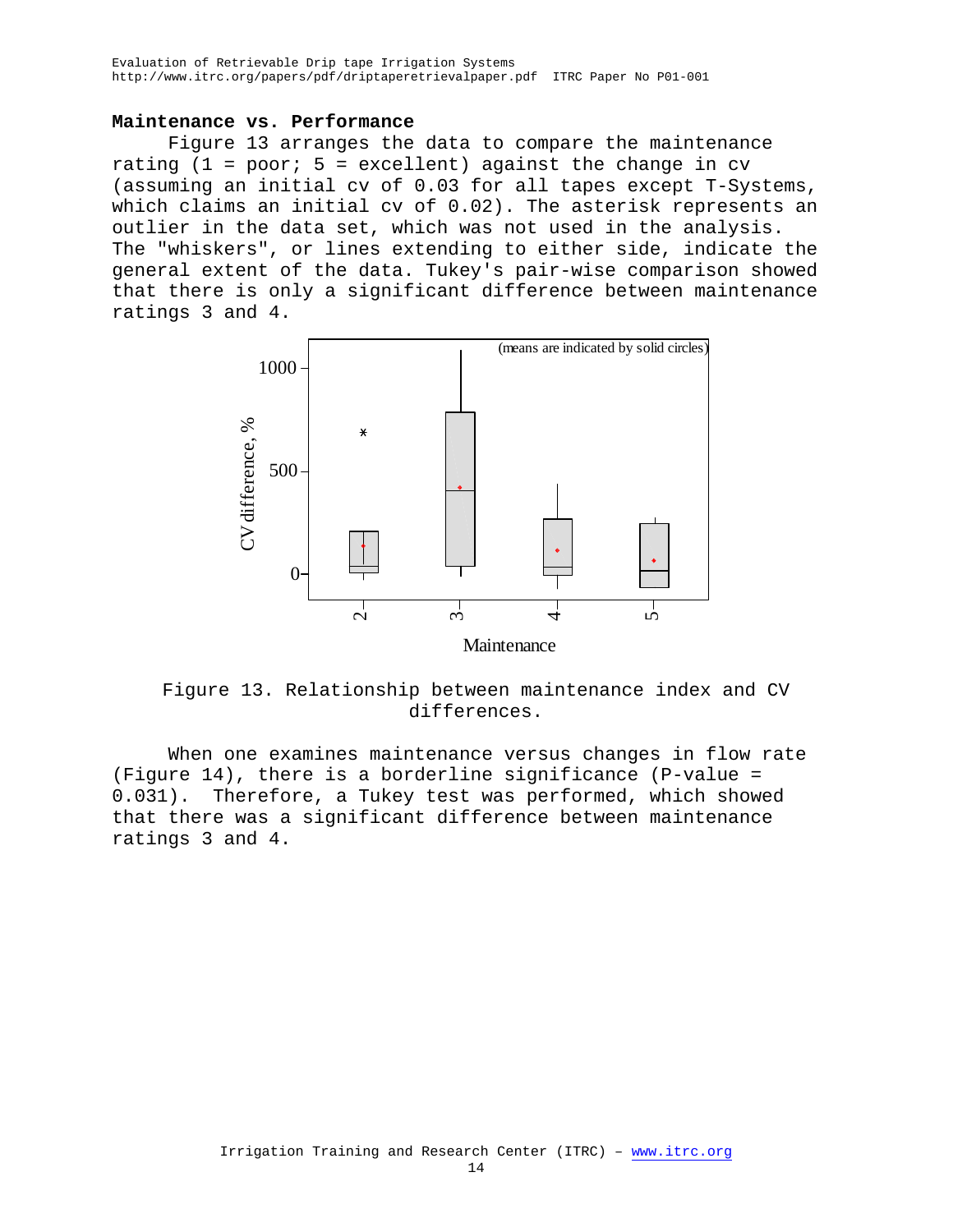

Figure 14. Maintenance relationship to Q differences, %.

### **Brand Versus Changes in Flow Rate**

The P-value for brand vs. flow rate difference is 0.001, which shows a significant difference. Brand 3 was removed from the analysis because there was only one sample of that brand. Figure 15 shows that there is a large amount of overlap between brands, but there are also noticeable trends. However, one must be cautious when interpreting the results because the sample size was small, and the maintenance and number of uses were not the same for all brands. For that reason, tape brand names are not included in this paper.



Figure 15. Box plot of brand to Q differences, %.

Irrigation Training and Research Center (ITRC) – www.itrc.org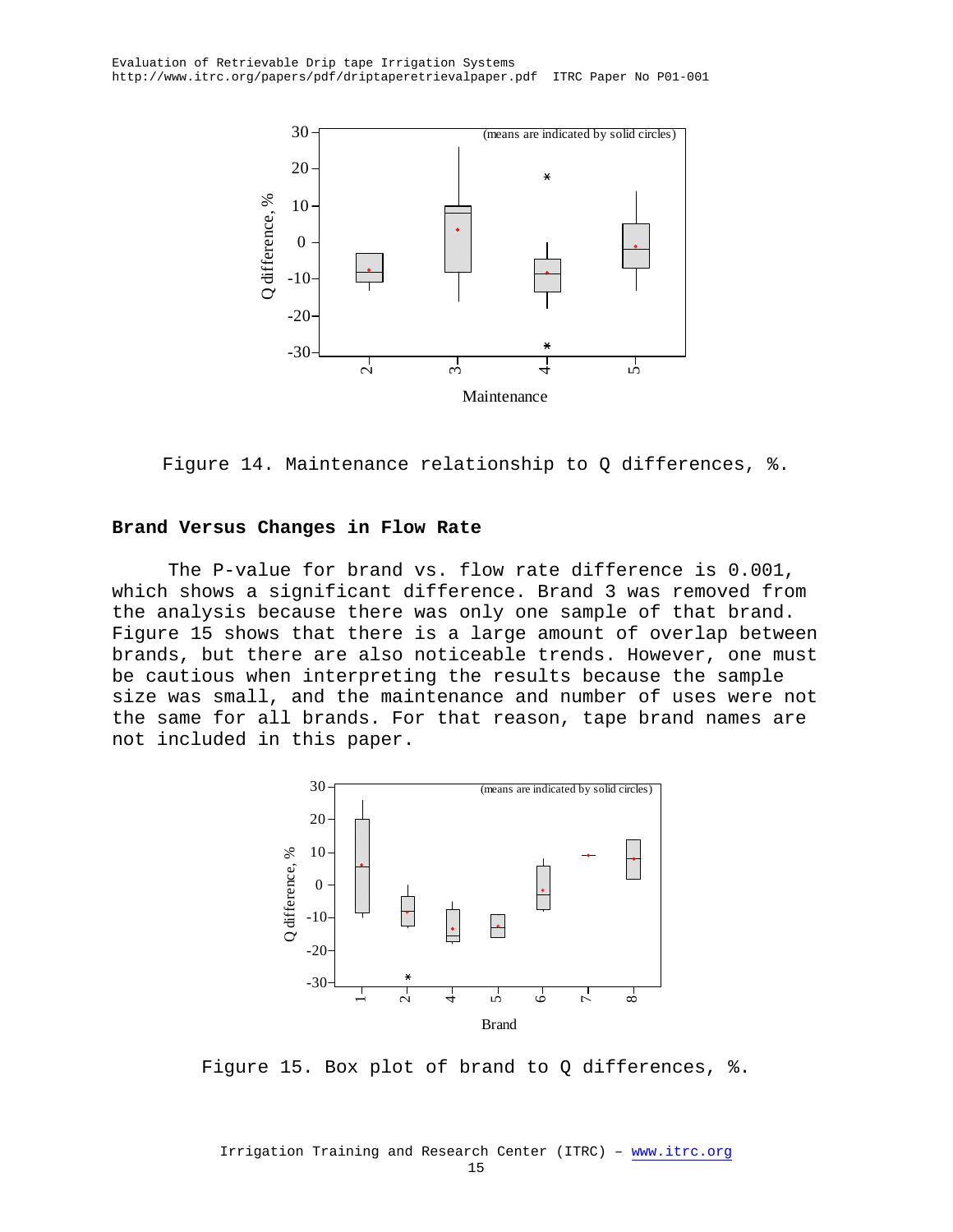## **DISCUSSION AND CONCLUSIONS**

Retrievable drip tape systems lack most of the disadvantages of SDI, and have advantages over conventional irrigation systems for certain crops. Successful implementation of retrievable systems requires special equipment for tape installation and retrieval, and has been achieved with a wide assortment of hardware to deliver the water to the tape.

Some farmers have repeatedly used the same drip tape with virtually no decline in discharge uniformity between emitters, as evidenced by tape used 15 and 16 times still maintaining a cv of 0.03. Other farmers use drip tape for only one or 2 uses and the discharge characteristics of their tape suffer greatly.

The researchers were not able to clearly isolate the reasons for difference in performance, although a wide range of operation and management practices was documented among farmers. Isolation of specific causes for decline, such as maintenance, could be done if the research was restricted to only a few growers who use consistent practices and equipment over long periods of time with the same type of tape.

#### **ACKNOWLEDGEMENTS**

Funding for this study was provided by Toro-Ag and by the Water Conservation Office of the Mid-Pacific Region of the USBR. Brand names are mentioned for informational purposes only, without implying any endorsement by the authors.

#### **REFERENCES**

**Barreras,** J. T. 2000. Drip tape retrieval: A study of distribution uniformity on multiple use drip tape. Thesis for M.S. in agriculture, specialization in irrigation. California Polytechnic State University. San Luis Obispo, CA 93407.

**Burt**, C.M. and S.W. Styles. 1999. Drip and micro irrigation for trees, vines, and row crops. Irrigation Training and Research Center (ITRC), BioResource and Agricultural Engineering Dept., California Polytechnic State University, San Luis Obispo, CA 93407.